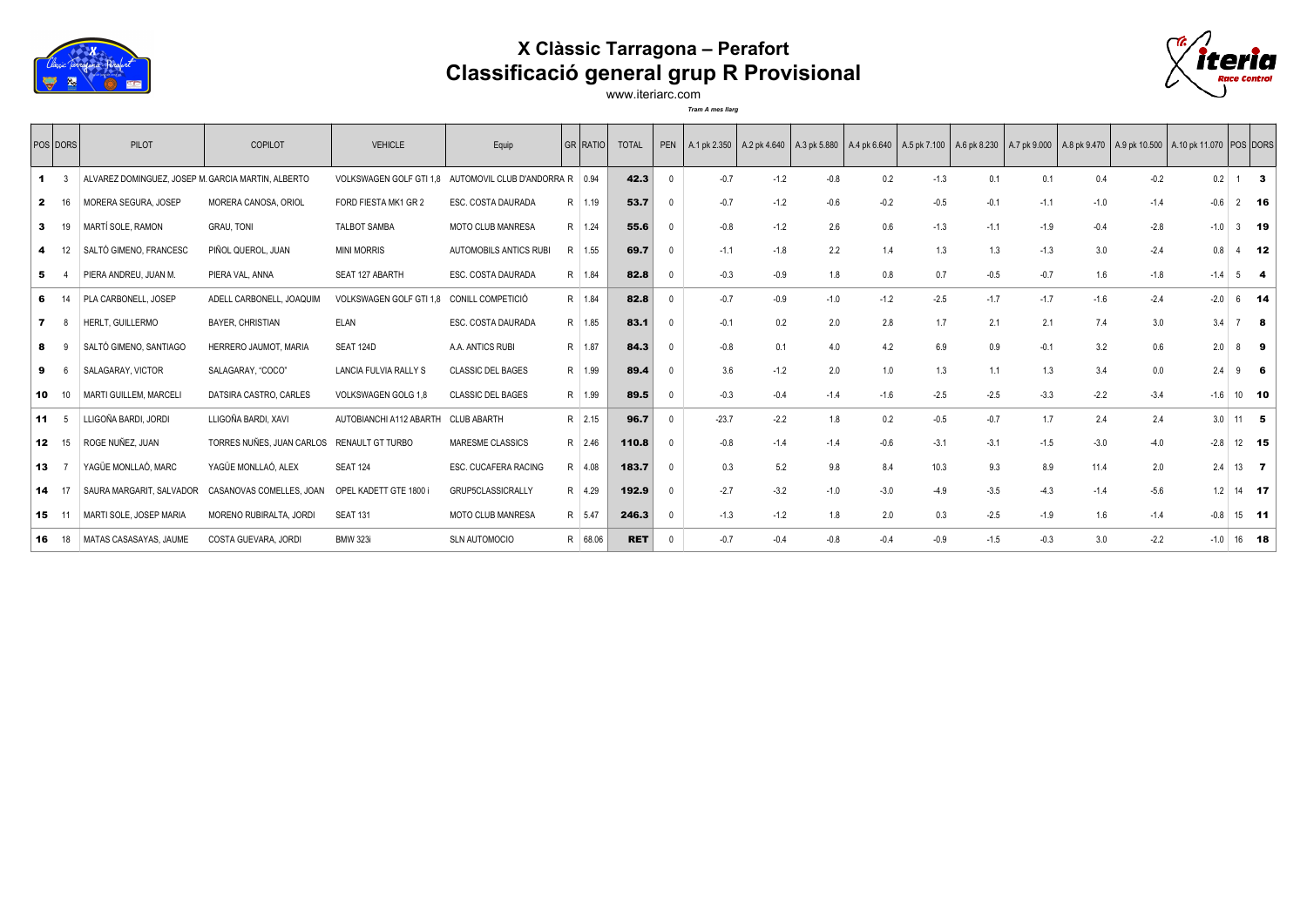

## **X Clàssic Tarragona – Perafort Classificació general grup R Provisional**



www.iteriarc.com

*TramB TramC*

|              |              |        |        |        |        |        |        |        | POS  DORS  B.1 pk 1.180 B.2 pk 3.150 B.3 pk 3.700 B.3 pk 3.700 B.4 pk 3.100 B.3 pk 7.410 B.5 pk 7.410 B.6 pk 7.410 B.6 pk 7.800 B.7 pk 9.150 B.8 pk 11.420 B.9 pk 11.300 B.11 pk 15.700 B.11 pk 15.700 B.11 pk 16.400 B.13 pk |        |        |        |         |        |        |        |        |         |        |        |        |        |        |        |        |              |              |
|--------------|--------------|--------|--------|--------|--------|--------|--------|--------|-------------------------------------------------------------------------------------------------------------------------------------------------------------------------------------------------------------------------------|--------|--------|--------|---------|--------|--------|--------|--------|---------|--------|--------|--------|--------|--------|--------|--------|--------------|--------------|
|              | -3           | 0.1    | $-0.0$ | $-0.6$ | $-0.6$ | 0.4    | 0.3    | $-1.8$ | $-1.4$                                                                                                                                                                                                                        | $-1.4$ | $-0.5$ | $-2.1$ | $-4.3$  | $-2.6$ | $-1.0$ | $-2.6$ | $-2.9$ | $-2.1$  | 1.4    | $-0.2$ | $-1.9$ | $-0.5$ | $-0.9$ | $-0.4$ | $-1.3$ |              | $1 \quad 3$  |
| $\mathbf{2}$ | 16           | $-0.5$ | $-0.8$ | $-1.2$ | $-0.4$ | $-1.6$ | $-0.7$ | $-2.4$ | $-2.4$                                                                                                                                                                                                                        | $-2.0$ | $-1.1$ | $-2.5$ | $-4.1$  | $-2.6$ | $-3.2$ | $-2.4$ | $-3.1$ | $-3.3$  | $-0.6$ | $-0.2$ | 0.1    | $-0.5$ | 0.3    | 0.4    | $-0.1$ |              | $2$ 16       |
| $\mathbf{3}$ | 19           | 0.1    | $-0.0$ | $-0.4$ | $-0.8$ | 0.4    | 0.3    | $-1.4$ | $-1.4$                                                                                                                                                                                                                        | $-0.8$ | 0.5    | $-0.3$ | $-2.7$  | $-2.0$ | $-1.2$ | $-3.4$ | $-4.1$ | $-3.3$  | 1.4    | $-0.0$ | $-0.1$ | $-0.3$ | $-2.1$ | $-0.6$ | $-2.1$ |              | $3$ 19       |
|              | 4 12         | $-0.7$ | $-4.2$ | $-1.8$ | $-0.2$ | $-0.4$ | 0.3    | $-0.8$ | $-0.8$                                                                                                                                                                                                                        | $-2.4$ | 0.9    | $-1.1$ | $-3.9$  | $-0.2$ | 5.0    | $-0.2$ | $-1.5$ | $-2.3$  | 3.4    | $-1.6$ | $-3.7$ | $-1.5$ | $-2.1$ | $-2.4$ | $-1.7$ |              | $4$ 12       |
|              | 54           | 1.1    | 3.4    | 0.6    | 0.4    | 0.2    | 1.3    | $-1.2$ | $-0.6$                                                                                                                                                                                                                        | $-1.6$ | 0.1    | $-3.9$ | $-12.7$ | $-4.2$ | $-0.4$ | $-4.2$ | $-3.1$ | $-4.5$  | 0.2    | 0.2    | $-0.3$ | $-0.5$ | 0.3    | $-1.8$ | $-2.5$ |              | $5$ 4        |
|              | 6 14         | $-0.1$ | $-1.4$ | $-1.2$ | $-2.0$ | $-2.2$ | $-1.3$ | $-3.0$ | $-2.8$                                                                                                                                                                                                                        | $-2.6$ | $-2.3$ | $-4.5$ | $-7.5$  | $-4.6$ | $-4.2$ | $-4.4$ | $-6.7$ | $-5.1$  | $-2.2$ | 0.6    | 0.5    | $-0.3$ | $-0.7$ | $-1.0$ | $-1.1$ |              | $6$ 14       |
|              | $7 \t 8$     | 1.3    | 1.2    | 1.0    | 0.6    | 3.4    | 4.9    | 1.8    | 2.8                                                                                                                                                                                                                           | 3.0    | 1.9    | $-0.1$ | 1.5     | $-2.2$ | 0.4    | 0.4    | $-1.1$ | $-0.9$  | 3.6    | 1.2    | 3.1    | 0.5    | 2.9    | 2.0    | 1.9    |              | 78           |
| 8            | - 9          | 0.1    | $-0.6$ | 0.8    | 1.6    | $-1.0$ | 0.9    | $-0.6$ | 0.8                                                                                                                                                                                                                           | $-0.2$ | 0.1    | $-1.9$ | $-5.7$  | $-5.0$ | $-1.8$ | $-6.6$ | $-5.7$ | $-5.1$  | $-1.8$ | 1.2    | $-0.9$ | 0.5    | 1.1    | $-0.4$ | 0.3    |              | 89           |
| 9            | - 6          | 0.9    | 0.4    | 11.4   | 0.6    | 2.0    | 3.1    | $-0.6$ | $-0.2$                                                                                                                                                                                                                        | 0.2    | 1.1    | $-0.7$ | $-19.7$ | $-2.2$ | 0.8    | $-2.8$ | $-4.3$ | $-3.5$  | 2.2    | 1.2    | $-0.3$ | 1.1    | 07     | 0.8    | 0.5    |              | $9$ 6        |
|              | $10 \t 10$   | $-0.3$ | $-1.2$ | $-1.4$ | $-0.4$ | $-0.6$ | 0.5    | $-2.0$ | $-2.8$                                                                                                                                                                                                                        | $-1.8$ | $-2.9$ | $-4.5$ | $-12.3$ | $-3.2$ | $-2.8$ | $-3.8$ | $-5.1$ | $-5.9$  | $-1.2$ | 0.4    | $-0.3$ | $-0.9$ | $-1.5$ | $-1.6$ | $-2.3$ |              | $10$ 10      |
|              | $11 \t 5$    | $-0.1$ | 2.0    | $-1.4$ | 0.4    | 2.4    | 1.7    | $-1.0$ | $-1.8$                                                                                                                                                                                                                        | 0.0    | 1.1    | $-2.3$ | $-12.1$ | $-2.0$ | 0.2    | $-0.6$ | $-2.1$ | $-3.1$  | 1.4    | $-0.8$ | $-0.9$ | $-1.1$ | 0.3    | $-0.8$ | $-0.7$ |              | $11$ 5       |
|              | 12 15        | $-0.1$ | $-0.4$ | $-0.6$ | 13.0   | 6.0    | 8.3    | $-1.6$ | $-1.4$                                                                                                                                                                                                                        | $-1.4$ | $-0.1$ | $-3.9$ | $-12.1$ | $-3.6$ | $-0.6$ | $-6.4$ | $-5.3$ | $-5.5$  | $-2.0$ | 0.6    | 0.3    | $-0.7$ | $-1.3$ | $-2.2$ | $-2.9$ |              | 12 15        |
| 13           |              | 1.1    | 1.0    | 25.0   | 27.6   | $-1.6$ | $-0.3$ | 0.2    | 1.2                                                                                                                                                                                                                           | 1.2    | 1.7    | 0.5    | $-5.5$  | $-2.2$ | 1.8    | $-4.4$ | $-1.3$ | $-3.1$  | 5.8    | 1.0    | 1.3    | 0.7    | 10.5   | 1.4    | 0.3    |              | $13 \quad 7$ |
|              | 14 17        | 1.9    | $-0.6$ | 0.6    | $-0.6$ | 3.6    | 5.3    | $-6.6$ | $-2.4$                                                                                                                                                                                                                        | $-3.2$ | $-7.9$ | $-6.3$ | $-18.9$ | $-5.8$ | $-2.6$ | $-8.6$ | $-9.7$ | $-12.1$ | $-8.0$ | 1.0    | $-2.7$ | $-1.1$ | $-2.5$ | $-3.0$ | $-5.5$ |              | 14 17        |
|              | 15 11        | 0.1    | $-0.6$ | $-0.6$ | $-1.0$ | $-1.0$ | 0.1    | $-2.6$ | $-2.6$                                                                                                                                                                                                                        | $-2.8$ | $-3.9$ | $-6.3$ | $-12.5$ | $-6.4$ | $-2.6$ | $-6.8$ | $-6.5$ | $-6.1$  | $-3.2$ | 0.8    | 0.5    | 0.5    | $-3.1$ | $-3.8$ | $-5.1$ |              | $15$ 11      |
|              | <b>16</b> 18 | 1.7    | 0.2    | $-0.2$ | 5.8    | 0.0    | 0.7    | $-1.6$ | $-1.8$                                                                                                                                                                                                                        | $-1.6$ | $-1.1$ | $-3.3$ | $-6.9$  | $-3.4$ | $-2.0$ | $-3.4$ | $-3.7$ | $-3.5$  | 0.2    | $-0.0$ | $-0.3$ | $-0.1$ | $-1.3$ | $-1.0$ |        | $-2.5$ 16 18 |              |